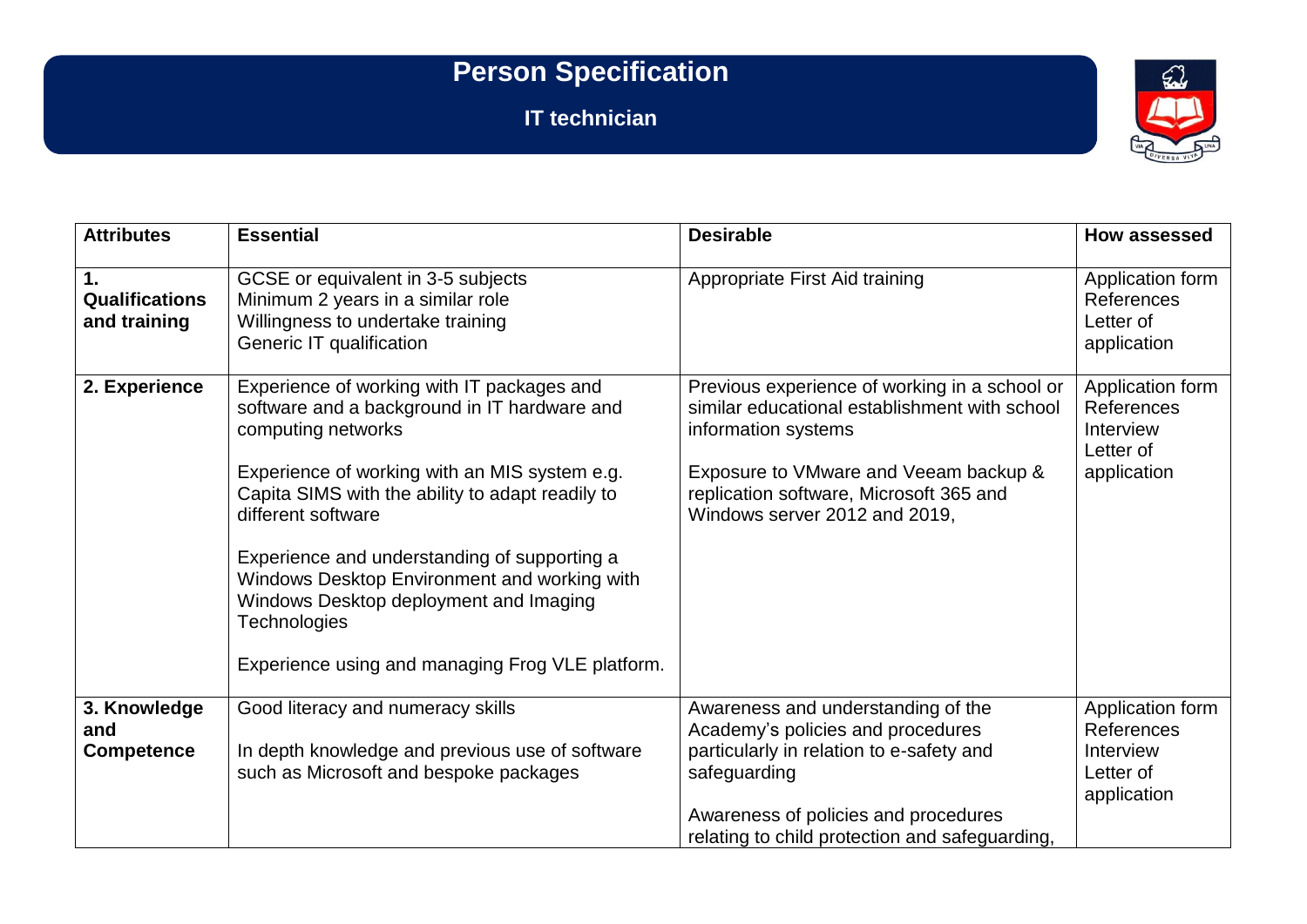## **Person Specification**

**IT technician**



|                            | Knowledge of safeguarding responsibilities when<br>working with children and young people in an<br>educational setting<br>Knowledge and competent with network topologies<br>and infrastructures.<br>Demonstrate competent knowledge in Computer<br>architecture.                                                                                                                                                                             | health, safety and security, equal<br>opportunities, confidentiality and data<br>protection<br>Knowledge in website principles; HTML, PHP<br>etc. and Wordpress         |                                                                         |
|----------------------------|-----------------------------------------------------------------------------------------------------------------------------------------------------------------------------------------------------------------------------------------------------------------------------------------------------------------------------------------------------------------------------------------------------------------------------------------------|-------------------------------------------------------------------------------------------------------------------------------------------------------------------------|-------------------------------------------------------------------------|
| 4.<br><b>Understanding</b> | Friendly, flexible and courteous manner and<br>demonstrate effective team working within the<br>academy and with external service provider<br>Should be able to demonstrate confidentiality of<br>information as required<br>Ability to work with a high degree of accuracy and<br>particular attention to detail.<br>Able to work under pressure and to competing<br>deadlines practising time management in<br>accordance with requirements | Understanding of the Microsoft Office suite of<br>products<br>Understanding of windows server<br>technologies in active directory, group policy,<br><b>DHCP and DNS</b> | Application form<br>References<br>Interview<br>Letter of<br>application |
| 5. Skills                  | Excellent communication, negotiation and<br>interpersonal skills.<br>Ability work on own initiative and manage own<br>workload effectively with the ability to prioritise tasks<br>as required to meet strict deadlines                                                                                                                                                                                                                       | Ability to 'multi-task' when needed<br>Install and diagnose faults with data cabling<br>(CAT 5e & 6, fibre optic)                                                       | Application form<br>References<br>Interview<br>Letter of<br>application |